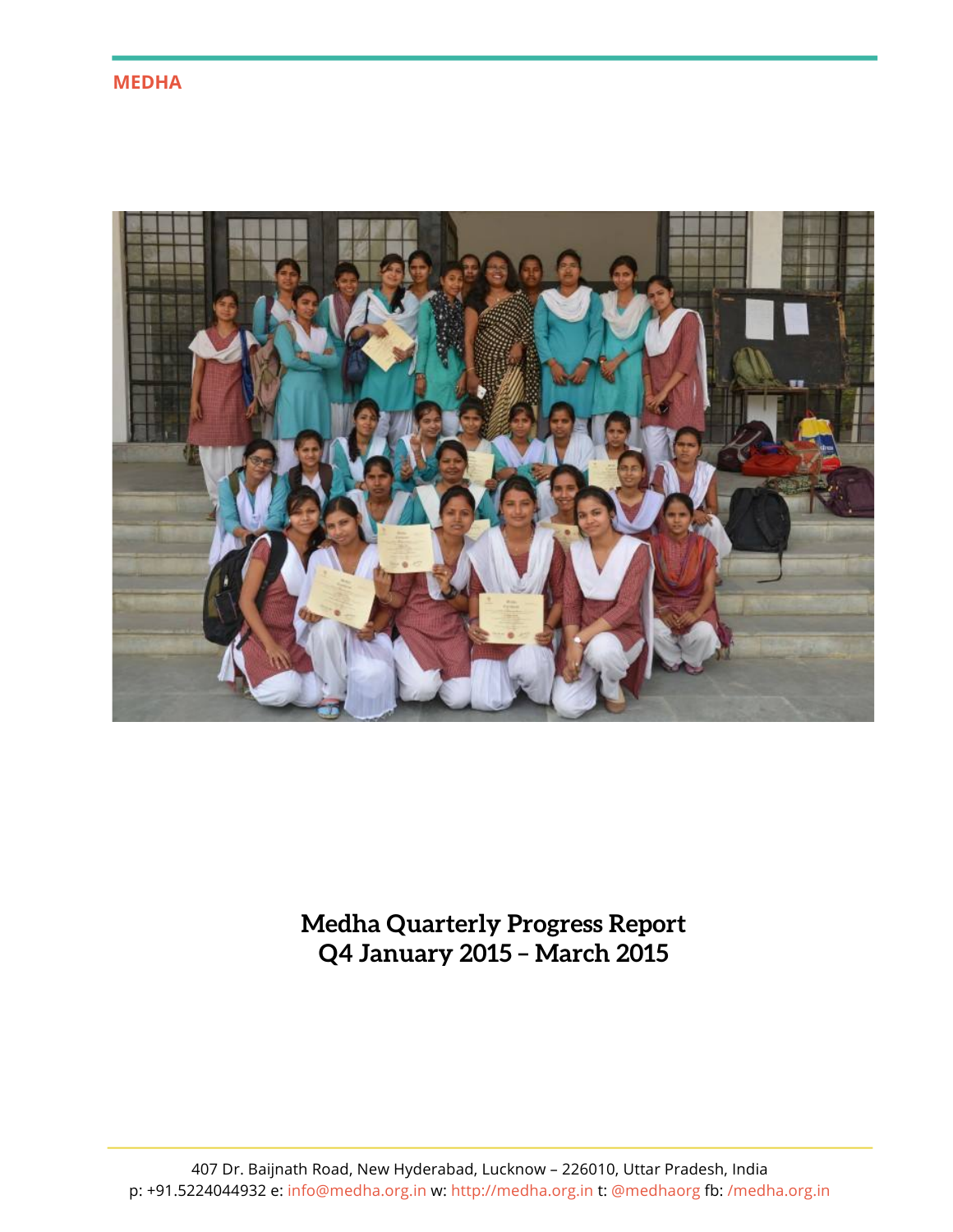From January 2015 – March 2015, Medha was primarily engaged in completing our training program across three Career Service Centers (CSC), preparing for the upcoming job placement and internship season, and planning for our significant expansion in 2015 – 2016.

During this quarter, we certified 189 students across our three CSCs, a 300% increase from this time last year. In addition, we certified 110 students across four colleges from our short-term, Career Advancement Bootcamp (CAB) and have enrolled another 99 students in three new CABs. Combined, this brings our **total number of students this year to 660 across 14 colleges in four districts.** Of these 660 students, 130 have already completed their internships, with the remaining students planning to go in Q1 and Q2 of this year (April – September 2015).

With an ambitious target of 2500 students across 25 CSCs in the upcoming academic year, we have spent a significant amount of time this quarter planning for this growth. **We have hired 19 new employees**, seven of which have already joined, taking our **total headcount to 23 full-time staff and four part-time staff**. We now have department heads for six key functions – Student Relations, Employer Relations, Monitoring & Evaluation, Marketing, Human Resources, and Finance. The largest percentage of our headcount is in front-line operations, as Center Managers responsible for all training and career related services with students on our partner campuses.

Based on feedback from students, employers, and educational administrators, we have been working on revising our curriculum for the upcoming year and building the necessary systems, policies, and processes required to manage this expansion. In addition, we have started our business development activities for next year, **securing partnerships with 15 new educational institutions across five districts.** 

Finally, we received strong recognition for our work this quarter, **winning the Dasra Girl Power Award** in the category of employability, and having a feature article published on Medha in yourstory.com.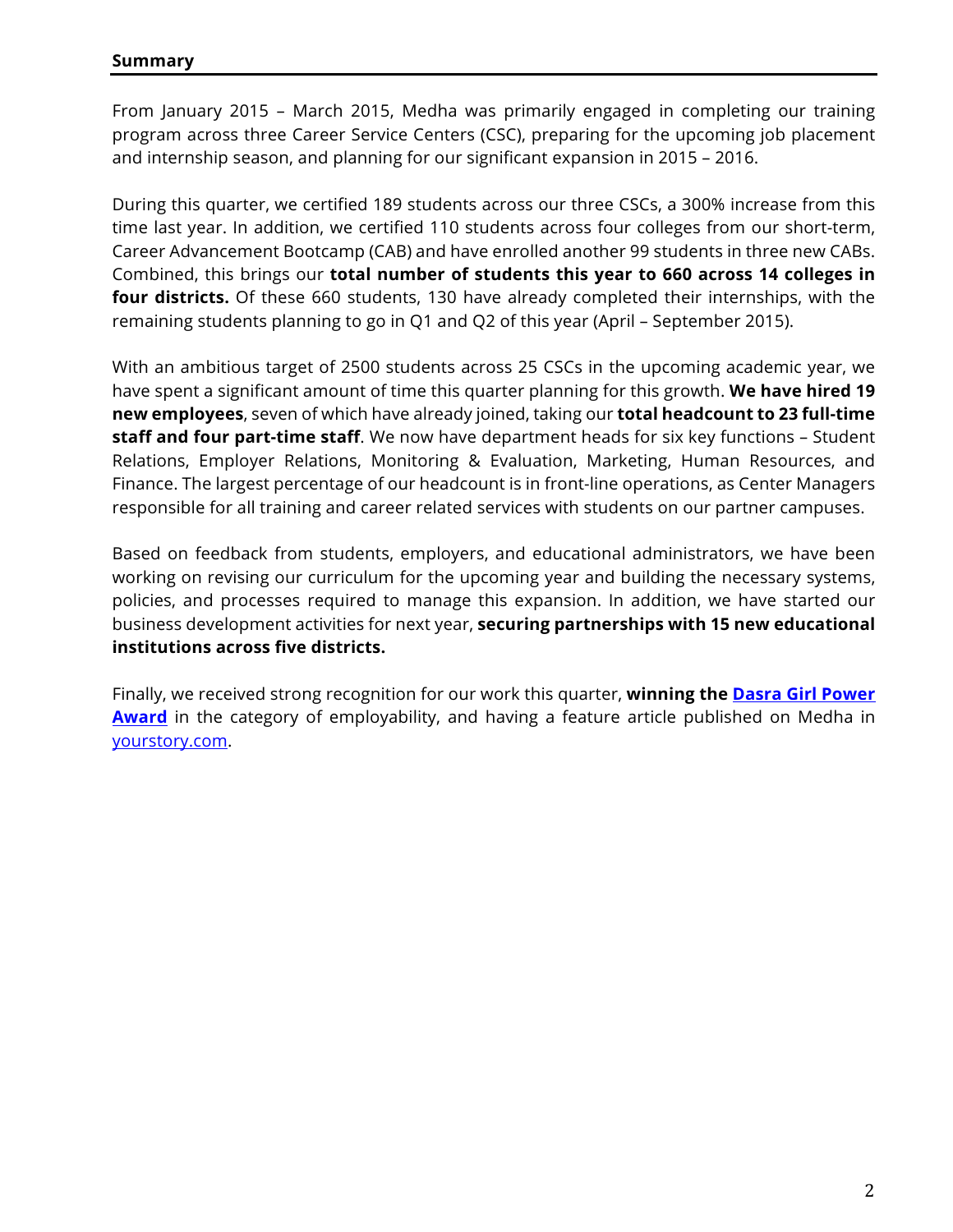

# **Quantitative Data**

| <b>Key Metrics</b>            | January'15 | February'15 | March'15 |
|-------------------------------|------------|-------------|----------|
| <b>Enrolled Students</b>      | 61         | 123         | 53       |
| <b>Certified Students</b>     | 27         | 149         | 126      |
| Completed Internships         | 40         | 27          |          |
| Career Chaupals               | 5          | 4           |          |
| <b>Employer Partnerships</b>  |            |             |          |
| <b>Career Service Centers</b> | 3          | 3           |          |
| CABS                          |            | 3           |          |
|                               |            |             |          |

### **Core Activities**

### **Student Relations:**

**CAB** is a 15-day program that enhances the student's ability to succeed in the job market. In the last quarter, we completed 7 CABs with a total of 113 students across four degree colleges and three polytechnics. CABs are also used as an entry point to building new relationships with educational institutions, in this case in three new districts for Medha. In this quarter, 7 career chaupals were held across these CAB programs.

**CSC** is a central hub on campus where all Medha-related employability programming is based. In this quarter, we concluded our training sessions at all three CSCs (Maharaja Bijli Pasi Degree College, Avadh Girls' Degree College, and Navyug Kanya Mahavidyalaya), certifying 189 students in the month of February. The student relations team is in the process of improving the curriculum that will be offered at all 25 CSCs in the upcoming academic year.

### **Employer Relations:**

In the last quarter, 67 students completed their internships across 11 companies in the Media, IT, Telecom, and BFSI sectors. An additional 150 students will be completing their internships over the next three months. In the month of March, a new VP of Employer Relations, Nidhi Kant Joshi joined the Medha team to lead the department and build stronger relationships with existing and new potential employers. Nidhi Kant brings over 25 years experience in the corporate and development sectors, working with Glaxo SmithKline and Clinton Health Access Initiative.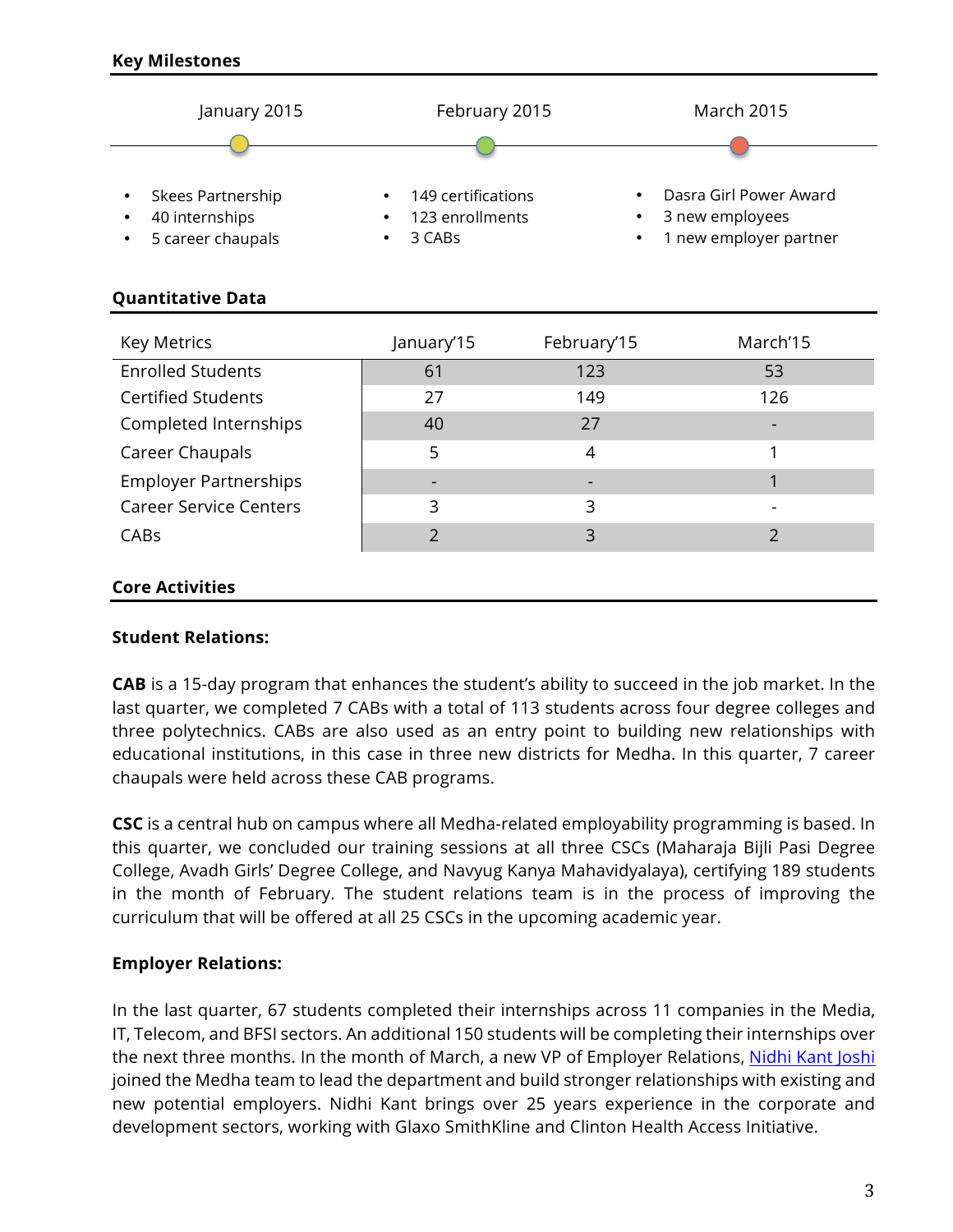## **Partnerships**

Medha expanded its partnerships over the last quarter:

#### **Supporters:**



### **Academia:**



#### **Industry:**



#### **Press and Awards**

- Medha won the Dasra Girl Power Award: http://paper.hindustantimes.com/epaper/showlink.aspx?bookmarkid=NSTWRVGUK2K5&link id=319bb9b0-9c96-4abd-bc48-5dbb2643a683&pdaffid=XCKriIluTVdSOGJkGmmn2w%3d%3d
- Medha program covered by rediff.com: http://social.yourstory.com/2015/03/medha-trains-job/
- Medha Program covered in Dainik Bhaskar: http://www.bhaskar.com/news-hf/EDUC-EDNE-medha-trains-job-expectants-on-skills-thatthe-industry-needs-4936134-PHO.html?seq=1
- Medha covered in Booth Polsky Center for Entrepreneurship and Innovation Newsletter: http://us5.campaignarchive1.com/?u=eb4867b1d5bb7bd41f96c4d7f&id=7cd8917f44&e=8093c3af7b